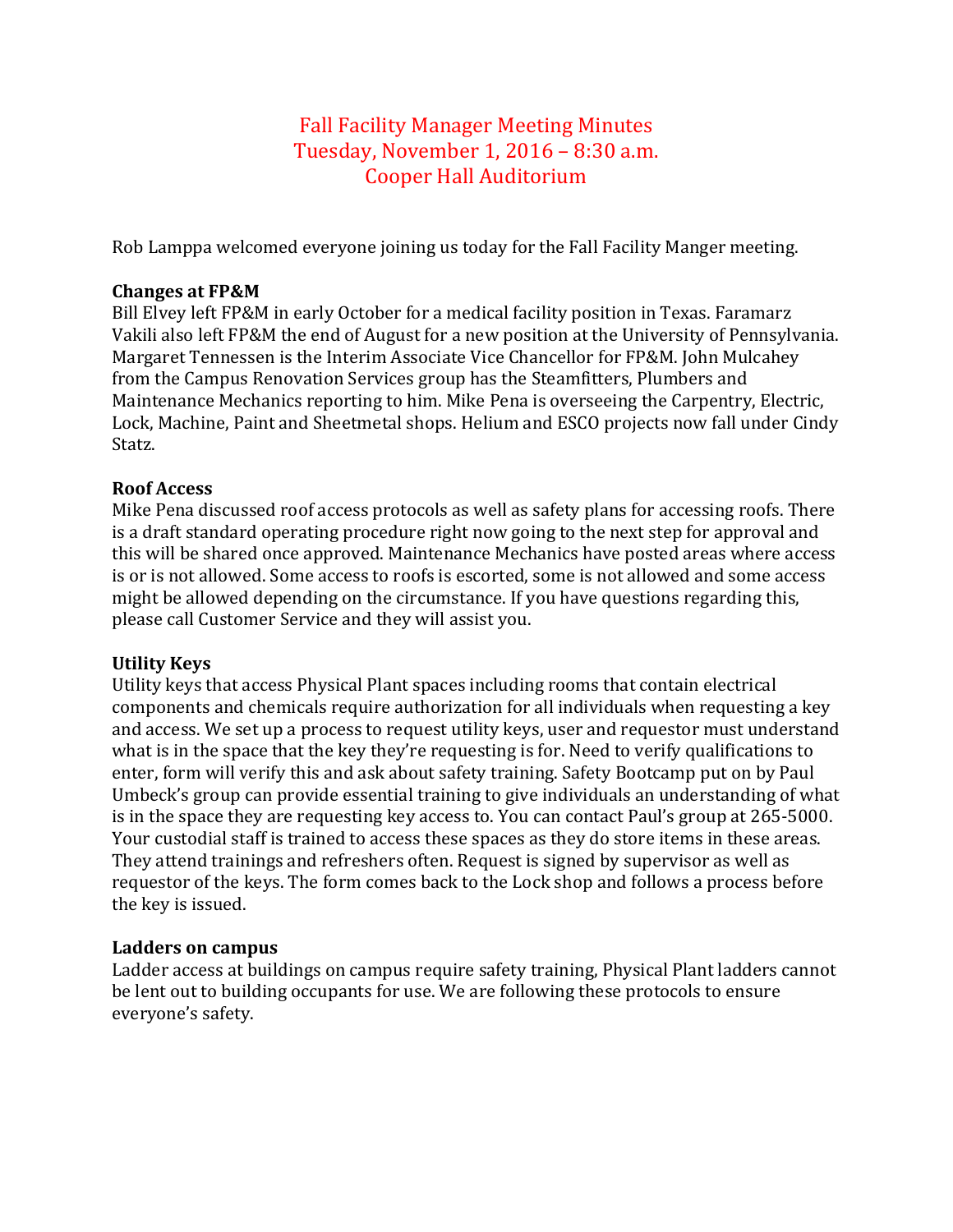#### **Elevator machine rooms**

Access to physical plant elevator machine rooms is only allowed by escorted by elevator mechanics, written procedure will be shared shortly. A fully qualified elevator mechanic will do an assessment, check for hazards and escort individuals to these spaces. Building master keys will not work for these spaces. If you need access to this area, please call Customer Service at 263-3333, they will get you in touch with an elevator mechanic to assist you.

## **WE Conserve Update**

WE Conserve/Office of Sustainability are merging together. The Nelson Institute and FP&M, approvals are being worked on at this time. We are looking at how to make sure we have standardized processes to follow sustainability/conserving/waste/recycling – we will be looking for individuals within different buildings to educate staff on protocols and processes to follow. We are putting together guidelines to standardize this initiative and will provide facility managers with resources to educate everyone.

Styrofoam pickup process will be moving from WE CONSERVE to Physical Plant Campus Services. Any questions about pickup, please call Customer Service at 263-3333 and they can answer questions for you.

### **CMMS Software update**

We are working with DOIT/AIMS on comparing programs to have checks and balances to make sure we have all the necessary components. The plan to purchase and implement will hopefully be in the next year or so, current program will continue to operate and information will be kept for historical documentation. We will offer trainings to share software with all of you when the time comes.

Karen Mier would like to send attachments and photos when submitting work orders when the new system is implemented. Rob Lamppa confirmed this is a feature of the new program. 

Duane Barnes asked if building managers will be able to see who is assigned to a job and Rob confirmed this will also be a new feature coming.

It was requested in the new CMMS program that the person requesting the work order as well as the facility manager will be notified of the work order upon creation. For example, if Leff Schiller requests a work order for an eyewash station through Customer Service, upon creation Jeff Schiller will be notified of the work order number as well as the facility manger. 

### **SONARR – Service Outage Notification and Restoration Response**

Service outage notifications are being sent out to facility mangers in buildings to alert you of an outage. You will be notified of the outage when the event affects your entire building. It is acceptable for facility managers to email their building occupants this information. We want to get the word out to all affected.